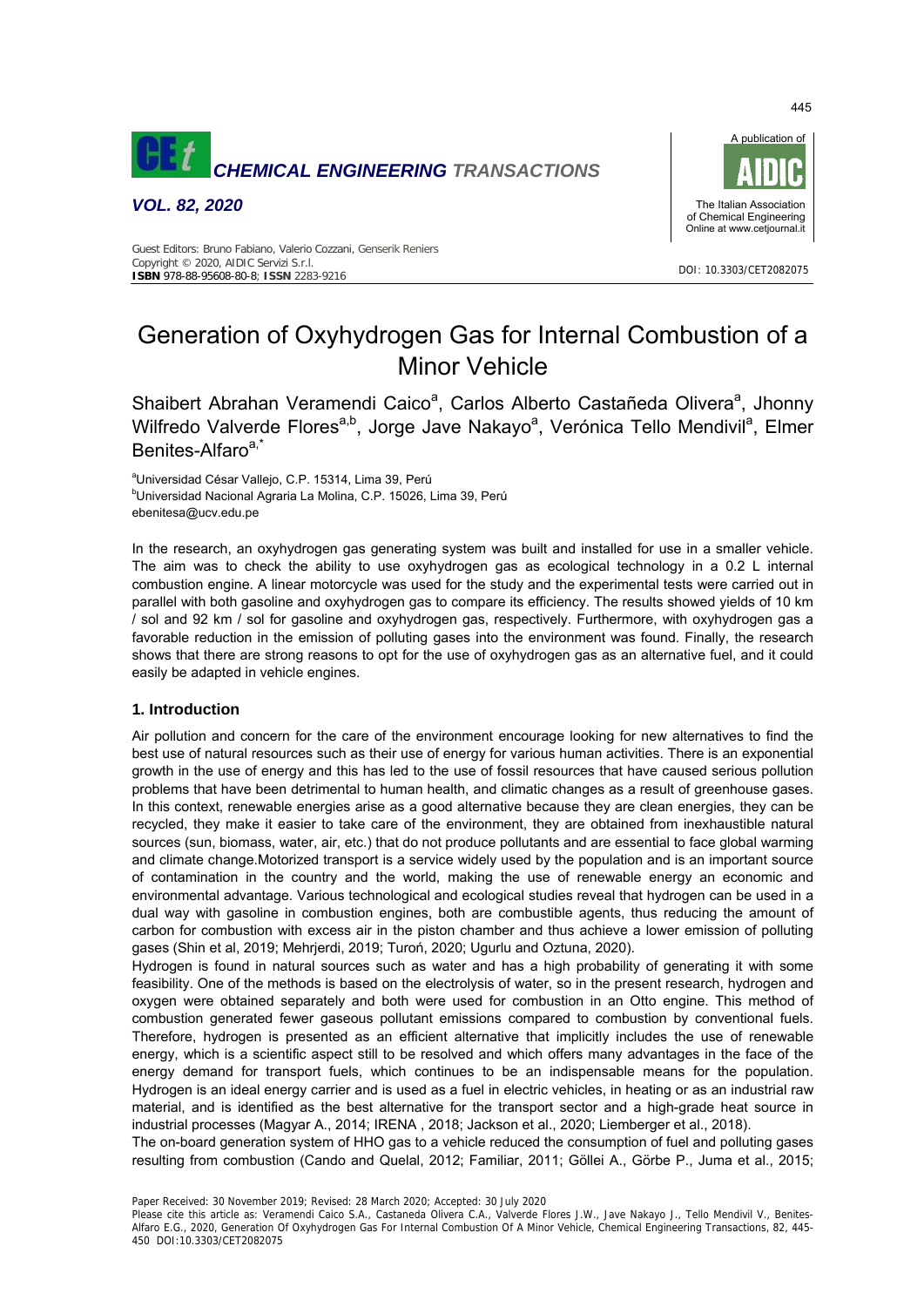Quezada and Torres, 2014; Rogel, 2013; Sáinz, 2016). The weight of the material used for the hydrogen system as well as its autonomy are two characteristics that make it difficult to compete with a vehicle that runs on hydrogen with diesel (Casado, 2016).

## **2. Materials and Methods**

The construction of the vehicle prototype called ShaibertOxi was carried out in a small vehicle workshop that is located in the district San Martin de Porres, Lima - Peru. For this, an oxyhydrogen gas generating system was needed.

## **2.1. Construction of the oxyhydrogen gas generating system**

The oxyhydrogen gas generating system by means of electrolysis was built with acrylic material with dimensions of 10 cm wide, 32 cm long and a height of 18 cm. It contained electrodes for electrolysis, a cooling system, an electrical system, an electrical power source (battery) and switches (Figure 1).



*Figure 1. Oxyhydrogen gas generating device* 

a. Electrodes and installation of the oxyhydrogen gas generating system

The electrodes were made of 316L stainless steel, with dimensions 9.8 cm long, 15 cm high and 0.05 cm thick. The total of electrodes was 60 and were fixed in 4 groups of 15 with the distance necessary to generate the electrolysis within the oxyhydrogen gas generating device, as shown in Figure 2.



*Figure 2. Fixing the electrodes inside the oxyhydrogen gas generating device* 

#### b. Cooling system

The cooling system of 22 cm x 14 cm was composed of aluminum, as shown in Figure 3. The purpose of this system is to cool the internal heat of the oxyhydrogen gas generating device, which is produced by the electrochemical reaction of water.



*Figure 3. Heat sink* 

446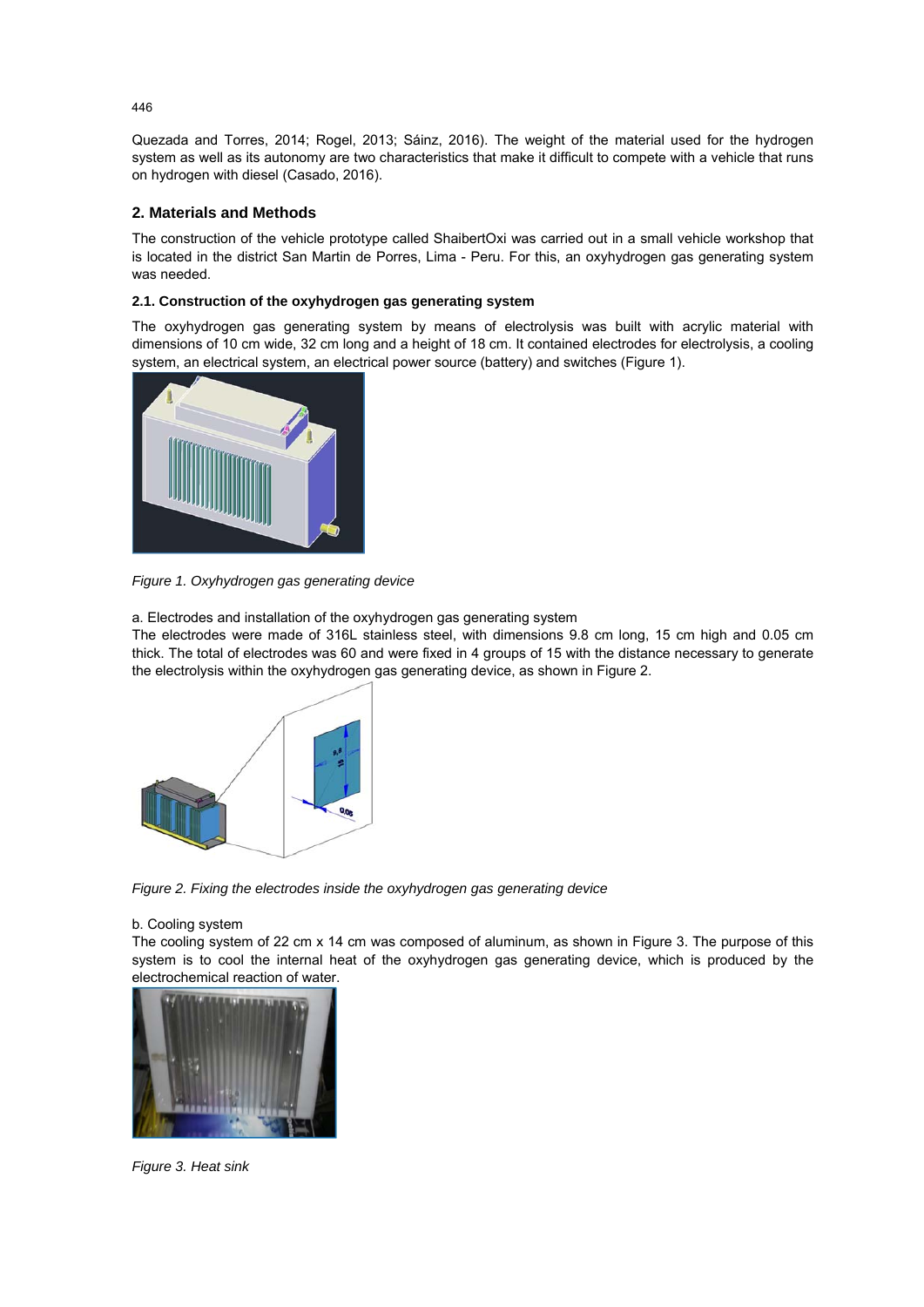### c. Device electrical assembly

The consumption of the device electrical system is 96 watts. It was located at the top and was covered by acrylic material in the shape of a box (Figure 4). Inside the box were 4 electric transformers from 5V / 3A and 6 electric transformers from 5V / 1.2A connected in series that allowed the electric current necessary to produce the oxyhydrogen gas to enter.



*Figure 4. Device electrical system* 

### d. Electric power source

The electrical power source consisted of an automotive battery 14 plate, 12 V, 80 A, and 960 watts of total delivery of stored energy (Figure 5).



*Figure 5. Battery as an electrical power source* 

#### e. Installation of the light switches

Three light switches were installed for the device turning on procedure. The green color switch corresponded for the 4 transformers of 5V / 3A and the blue color switch for the other 6 transformers of 5V / 1.2A. Finally, the third switch is a direct connection auxiliary to certain electrolyzers, in order to meet the demand for the necessary oxyhydrogen fuel (see Figure 6)



*Figure 6. Device light switch system* 

f. Route of the oxyhydrogen gas for the supply to the vehicle

In Figure 7, the path of the oxyhydrogen gas for supply to the vehicle is observed. The oxyhydrogen gas is sent through hoses to a 40 cm high, 7.6 cm diameter PVC pre-accumulator (highlighted in red), to subsequently supply the oxyhydrogen gas to the piston chamber, there is a security control (arrests flame) in the highlighted yellow color, that prevents the possible return of the flame, and in the box highlighted in green the connection of the hose to the modified carburettor is evident.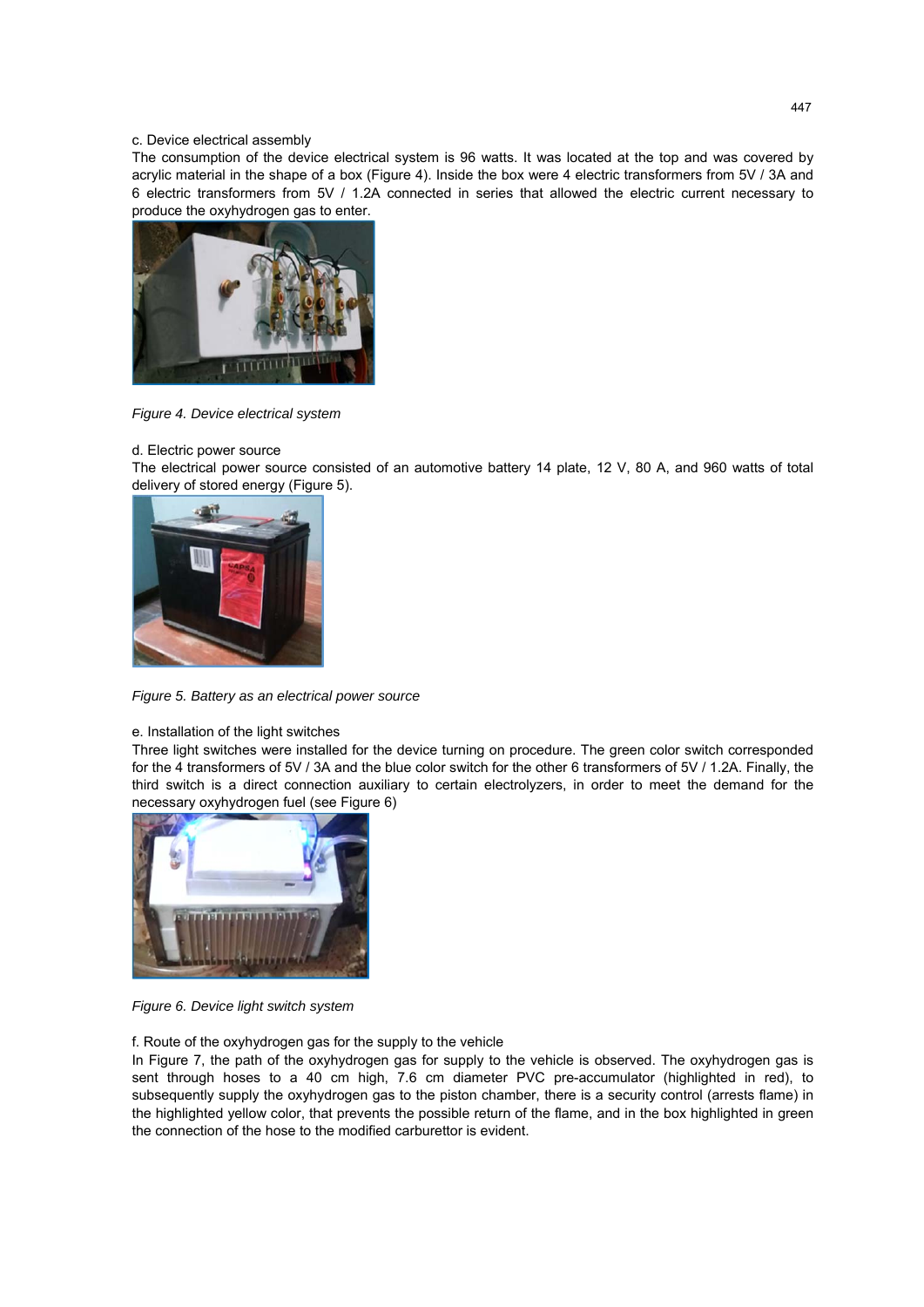

*Figure 7. Route of the oxyhydrogen gas to supply the vehicle* 

#### **2.2 Installation and adaptation of the oxyhydrogen gas generator system adapted to the vehicle**

Figure 8 shows the oxyhydrogen gas generator system adapted to the vehicle with a 0.2 L engine. The pilot tests were carried out in order to demonstrate that the ShaibertOxi prototype is an economical and ecofriendly vehicle for consumption.



*Figure 8. Adaptation of the oxyhydrogen gas generating system on board the vehicle* 

## **2.3. Evaluation of gases generated by combustion of gasoline**

For the evaluation of the gases generated by combustion of gasoline and oxyhydric gas (66.6% H<sub>2</sub> and 33.4%)  $O_2$ ), 100 g of each fuel were used. In gasoline combustion, the gases evaluated were  $CO_2$ , H<sub>2</sub>O and NO<sub>2</sub>, while, for combustion with oxyhydrogen gas, the gases evaluated were  $H_2O$  and  $NO_2$ .

The chemical reactions of air and the combustion of gasoline and oxyhydrogen gas are shown in Equation 1, Equation 2 and Equation 3, respectively.

$$
N2 + 2 O2 \rightarrow 2 NO2
$$
\n
$$
C9H20 + 14 O2 \rightarrow 9 CO2 + 10 H2O
$$
\n
$$
2 H2 + O2 \rightarrow 2 H2O
$$
\n(3)

To determine the excess oxygen, 200% of excess air was considered, as shown in equation 4.

$$
200\% \text{ (excess O}_2) = \frac{[O_2 \text{ incoming - O}_2 \text{required}]}{[O_2 \text{required}]}
$$
\n(4)

#### **3. Results**

#### **3.1 Fuel consume per vehicle trip**

Fuel consumption, either with oxyhydrogen gas or gasoline, is shown in Table 1. For this, an urban section of the city of Lima - Peru was considered, which included a distance of 121.9 km (round trip) located in the districts of San Martín de Porres (SMP) and Huaros.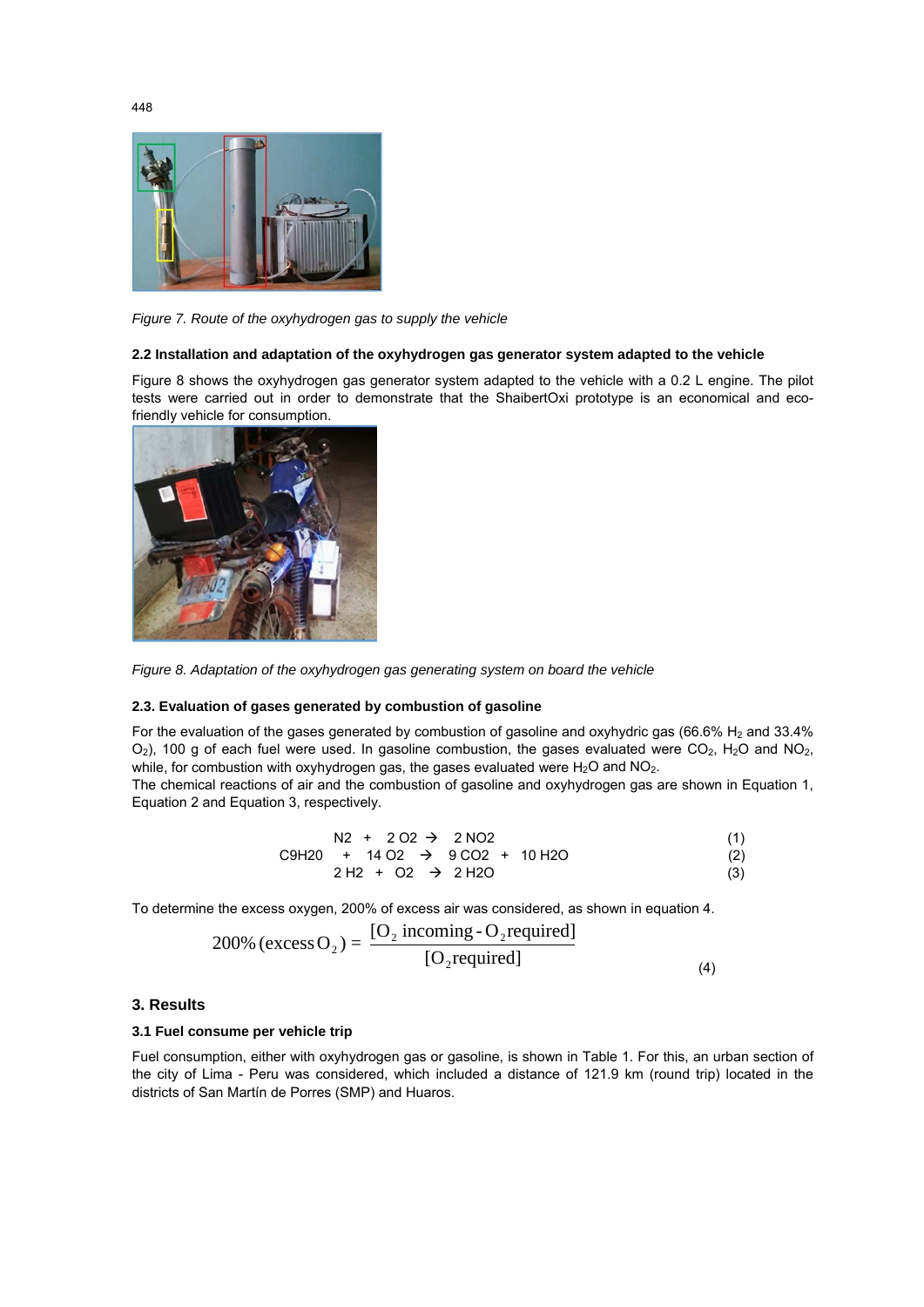*Table 1. Fuel consumption per vehicle trip* 

| Fuel type   | start time | Oriain        | End time | Destination | Travel time     | Fuel consumption |
|-------------|------------|---------------|----------|-------------|-----------------|------------------|
| Gasoline    | 7:00       | SMP           | 9:25     | Huaros      | $2h$ v $25$ min | 3.78 L           |
|             | 9:50       | <b>Huaros</b> | 12:20    | SMP         | $2h$ v 30 min   | 3.12L            |
| oxyhydrogen | 13:25      | SMP           | 15:30    | Huaros      | $2h \vee 5 min$ | 0.250 L Water    |
| gas         | 15:50      | Huaros        | 18:00    | SMP         | $2h$ v 10 min   | 0.242 L Water    |

From Table 1, a notable difference in gasoline consumption compared to oxyhydrogen gas was observed. Both outbound and return gasoline consumption was 3.78 L and 3.12 L, respectively. Meanwhile, water consumption was 0.250 L and 0.242 L, respectively. For the return sections (Huaros to SMP) the fuel consumptions (oxyhydrogen gas and gasoline) were lower than the fuel consumptions one way due to the fact that the route of the vehicle was downhill, and consequently less fuel consumption.

#### **3.2. Vehicle speed performance**

Table 2 shows the speeds reached by the vehicle with both gasoline and oxyhydrogen gas, considering different accelerations as evidence.

| Fuel            | Acelerations | Revolutions per minute (rpm) | Mileage (km/h) |
|-----------------|--------------|------------------------------|----------------|
| Gasoline        |              | 4000                         | 80             |
|                 | ◠            | 6000                         | 100            |
|                 |              | 4000                         |                |
| oxyhydrogen gas | ◠            | 6000                         | 80             |

*Table 2. Speed reached by the vehicle with gasoline and oxyhydrogen gas* 

According to the results shown in Table 2, the mileage achieved by the vehicle using oxyhydrogen gas as fuel (70 and 80 km / h) was less than that achieved with gasoline (80 and 100 km / h). This was due to difficulties in the production of oxyhydrogen gas and complications from the distance from the carburetor to the piston chamber. It was also observed that, with an acceleration of 6000 rpm, the vehicle with gasoline reaches 100 km/h, while with oxyhydrogen gas it reached 80 km/h due to certain problems in the installation system that were mentioned above.

#### **3.3. Evaluation of gases generated by internal combustion**

The mass balance of the combustion process for both gasoline and oxyhydrogen gas is shown in Table 3. From Table 3, it was observed that from the gasoline burning of 100 g, there were concentrations of CO2 and NO2 with percentages of 6.1 and 19.7%, respectively. Meanwhile, the combustion of 100 g of oxyhydric gas had NO2 as the only contaminant with a percentage of 10.7%. Consequently, the values obtained indicated that the use of oxyhydrogen gas as fuel is very favorable due to its lower generation of polluting gases into the environment. The fuel used (oxyhydrogen gas) has water as its source and its price per liter is one tenth of the cost of conventional fuels obtained from fossil sources.

| Combustibles    |                  | Input  |            | Output |            |
|-----------------|------------------|--------|------------|--------|------------|
|                 | Components       | grams  | Percentage | grams  | Percentage |
|                 | $C_9H_2O$        | 100    | 2.0%       |        |            |
|                 | N <sub>2</sub>   | 3950   | 77.4 %     | 3643.7 | 71.4 %     |
|                 | O <sub>2</sub>   | 1050   | 20.6 %     |        |            |
| Gasoline        | CO <sub>2</sub>  |        |            | 309.4  | 6.1%       |
|                 | H <sub>2</sub> O |        |            | 140.6  | 2.8%       |
|                 | NO <sub>2</sub>  |        |            | 1006.3 | 19.7 %     |
|                 | Total            | 5100   | 100%       | 5100   | 100%       |
|                 | H <sub>2</sub>   | 66.6   | 0.9%       |        |            |
|                 | N <sub>2</sub>   | 5636.1 | 78.3 %     | 5417.6 | 80.4 %     |
| oxyhydrogen gas | O <sub>2</sub>   | 1498.2 | 20.8%      |        |            |
|                 | H <sub>2</sub> O |        |            | 599.4  | 8.9%       |
|                 | NO <sub>2</sub>  |        |            | 717.9  | 10.7 %     |
|                 | Total            | 7200.9 | 100%       | 6734.9 | 100%       |

| Table 3. Mass balance in the combustion process |
|-------------------------------------------------|
|-------------------------------------------------|